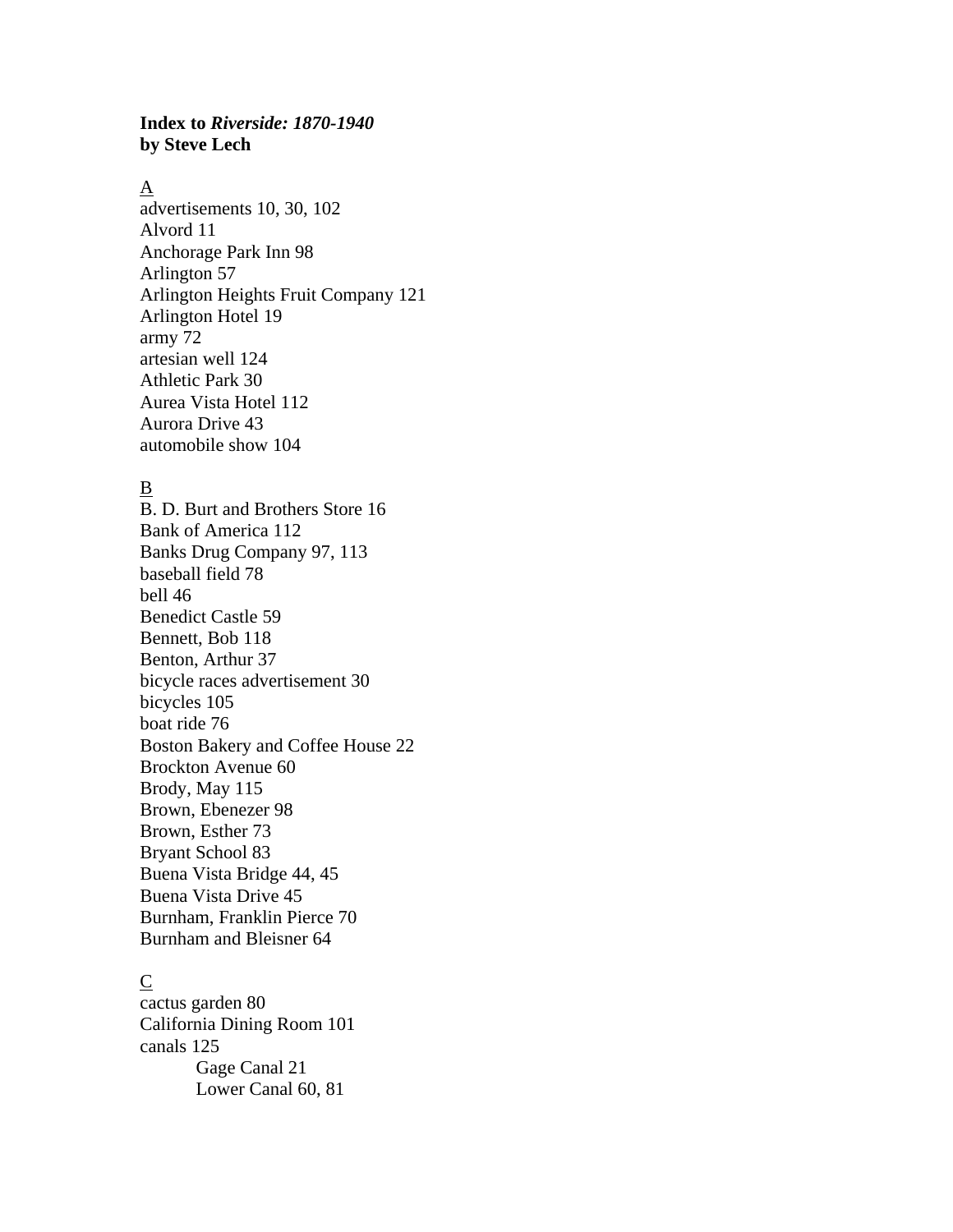Upper Canal 39, 40, 96 Carnegie Library 35, 64, 65 Casa Blanca School 84 Castleman Building 22, 23, 28, 38 Chemawa Park 79 Cheney Plan 94-96 Chinatown 59 circus animals 36 citrus experiment station 91 citrus grove 2 citrus hauling 123 city hall 35, 67 Cochrane, David 27 Coker, Thomas 115 "Colony for California" circular 10 Congregational Church 35 courthouse 70-72 Craft, Marcella 49 Cresmer Manufacturing Plant 38 Crosley, Theodore 105

## D

*Daily Enterprise* building 24, 38 *Daily Enterprise* employees 24 *Daily Press* building 111 De Anza Theater 118 Department No. 1 71 Dowd, J. Wesley 116 Dyer, Otis 2 Dyer Bank 17

# E

Easter Sunrise Service 48, 49 Eighth Street 12-13, 38, 39, 66, 123 elephants 36 Engstrom, F. O. 70 Evans Building 23, 28, 38, 68 Evans, Samuel Cary family 77

# F

Fairmount Lake 76 Fairmount Park 75-78 fashion show 114 firefighting equipment 68 First Baptist Church building 41 First National Bank Building 105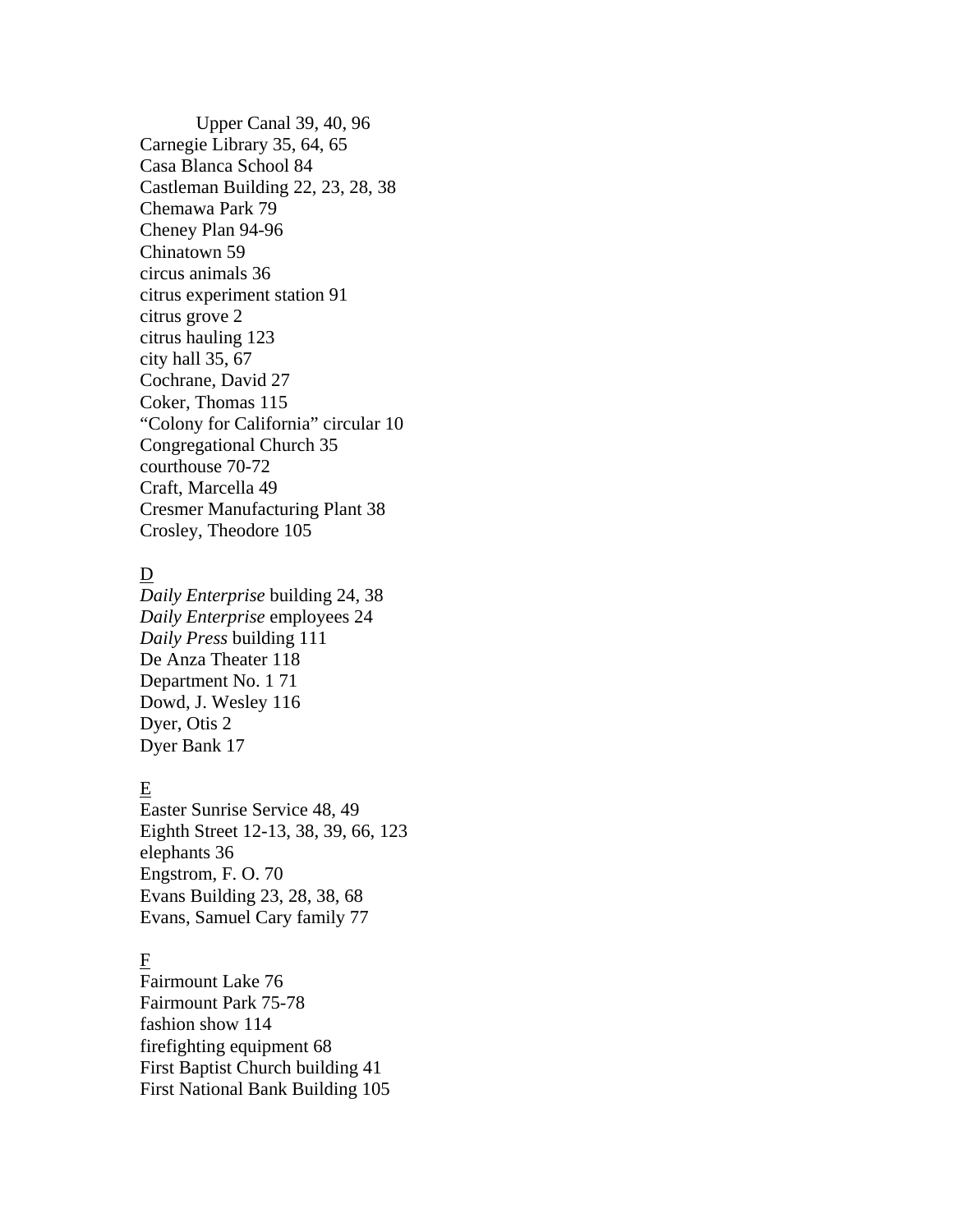Fox Theater 117 Frederick Building 111 Freeman, George 71 frost damage 126

#### $\underline{G}$

Gage Canal 21 Garden of the Bells 101 Glenwood Garage 34 Glenwood Hotel 18, 19 Glenwood Motors 109 Glenwood Tavern 99 Government Tract 120 "Greet 'em with Oranges" campaign 93 Griffin and Skelley Fruit Packinghouse 26

#### H

Hammond, Ray 113 harness racing 62 Haws, Winifred 73 Hayt Building 106 Hosp, Franz 80 Hotel Holyrood 27 Hotel Rubidoux 25 hotels and inns Anchorage Park Inn 98 Arlington Hotel 19 Aurea Vista Hotel 112 Glenwood Hotel 18, 19 Glenwood Tavern 99 Hotel Holyrood 27 Hotel Rubidoux 25 Mission Inn 33, 35, 100, 101 Riverside House 16 Hunt, Roy 78, 116, 117 Hutchings, DeWitt 107

#### I

influenza pandemic 73 Interstate Fruit Distributors 116 irrigation 121

#### J

jail 70 Jekel, Henry 59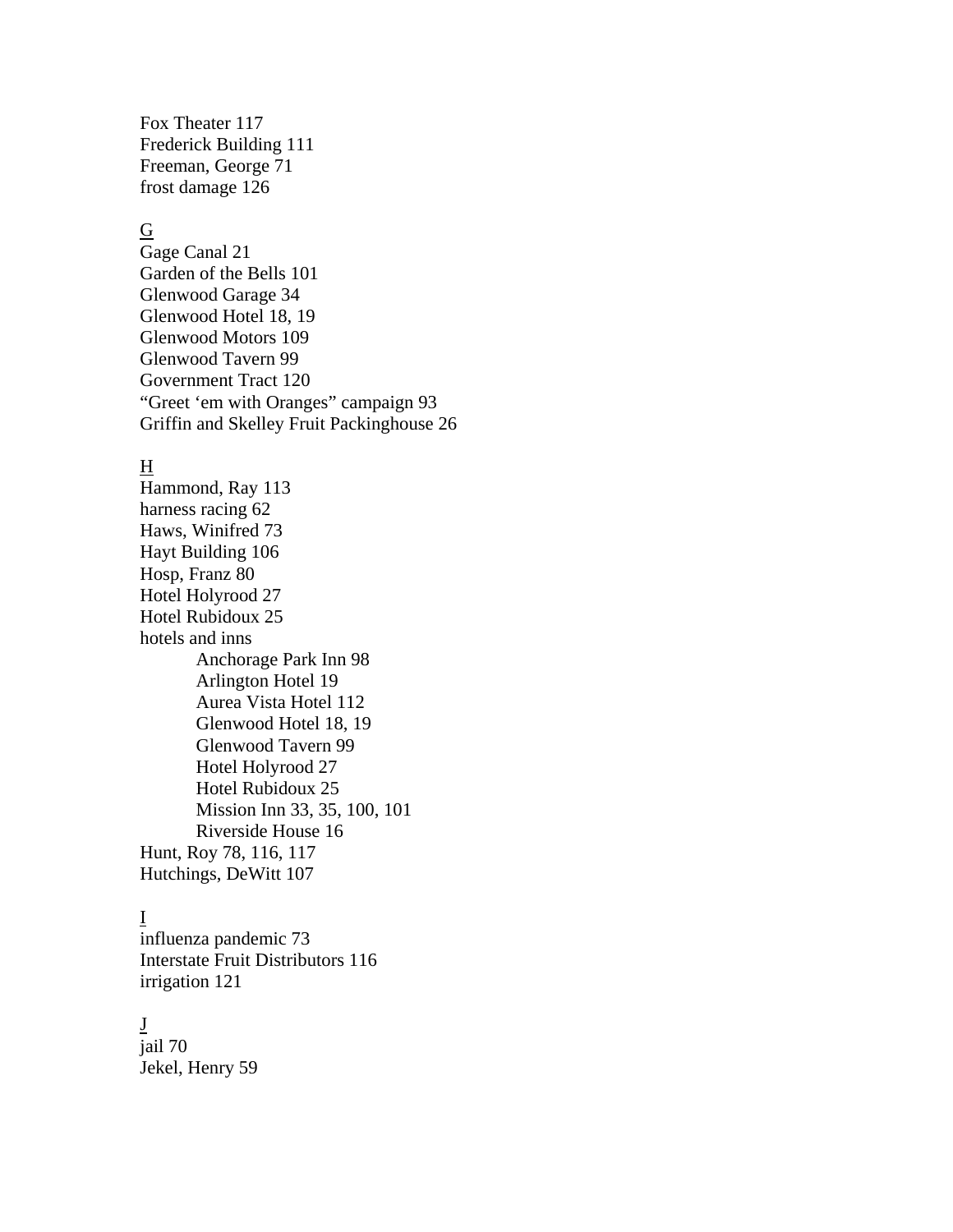#### $\underline{\mathbf{K}}$

kindergarten room 83 Klamt, R. A. 108

#### L

La Sierra Academy 92 Ladies Sewing Society 29 Lake Evans 77 Larchwood Place 55 library 35, 64, 65 Linwood Place 55 Lloyd, J. Louis 115 Logan, Isaac 46 Loring Building 33, 34, 112 Los Angeles 102 Lowell School 83 Lower Canal 60, 81 Lyon Building 12-13, 32

#### M

Magnolia Avenue 51-54 Magnolia Drive-In Market 115 Magnolia Fill 54 Magnolia School 84 Main Street 12-13, 22, 23, 32, 33, 66, 72 Manual Arts School 85 Mapes Cafeteria 111 Market Street 75 McBain's Drygoods Store 17 McMahon's Flower Shop 114 merry-go-round 78 Miller, Ed 19 Miller, Frank 18, 48, 74 Mission Bridge 42, 50, cover Mission Inn 33, 35, 100, 101 Morton, Oakley 71 Mount Rubidoux 25, 28, 45-48 Mulberry Street 34 Municipal Auditorium 37

## N

Ninth Street 22 North, John Wesley 10 North Hill 30 nurses 73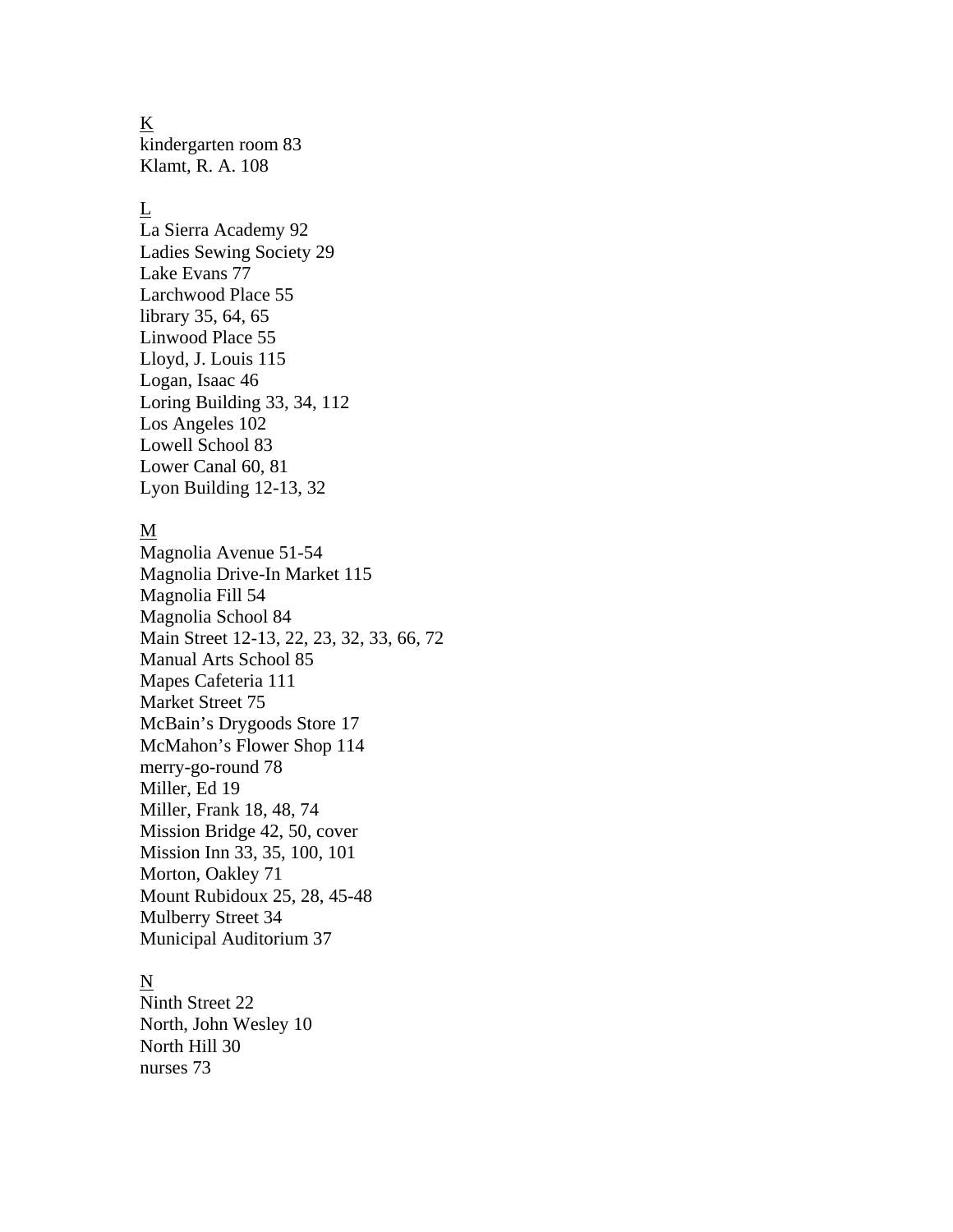$\underline{O}$ 

Odd Fellows building 22 orange groves 121 orange pickers 126 Orange Street 35 orange trees 56, 119, 120, 126 orange wagons 123 Overland automobiles 104, 105

# P

palm trees 75 parade, victory 72 parent navel orange tree 56, 119, 120 park officials 82 parks Athletic Park 30 Chemawa Park 79 Fairmount Park 75-78 White Park 80-82 Payette's Automotive Service Station 108 Pearse, A. J. 110 Pepper Street 35 Peters, William 38 pioneer banquet 69 plant pathology laboratory 91 polo players 79 Polytechnic High School 89, 90 post office 35, 63 Press Printing and Binding 110 projection equipment 118

## R

Racket Department Store 106 railroad crossing 38 railroad stations 31, 39-41 raincross 74 Regent Theater 116 Ridgeway, Gertrude 107 Riverside, 1876 12-13 Riverside, 1877 14 Riverside, 1895 28 Riverside advertising campaign 102 Riverside Banking Company building 22, 28 Riverside Citrus Fair 122 Riverside Community Hospital 69 Riverside Community Playhouse 67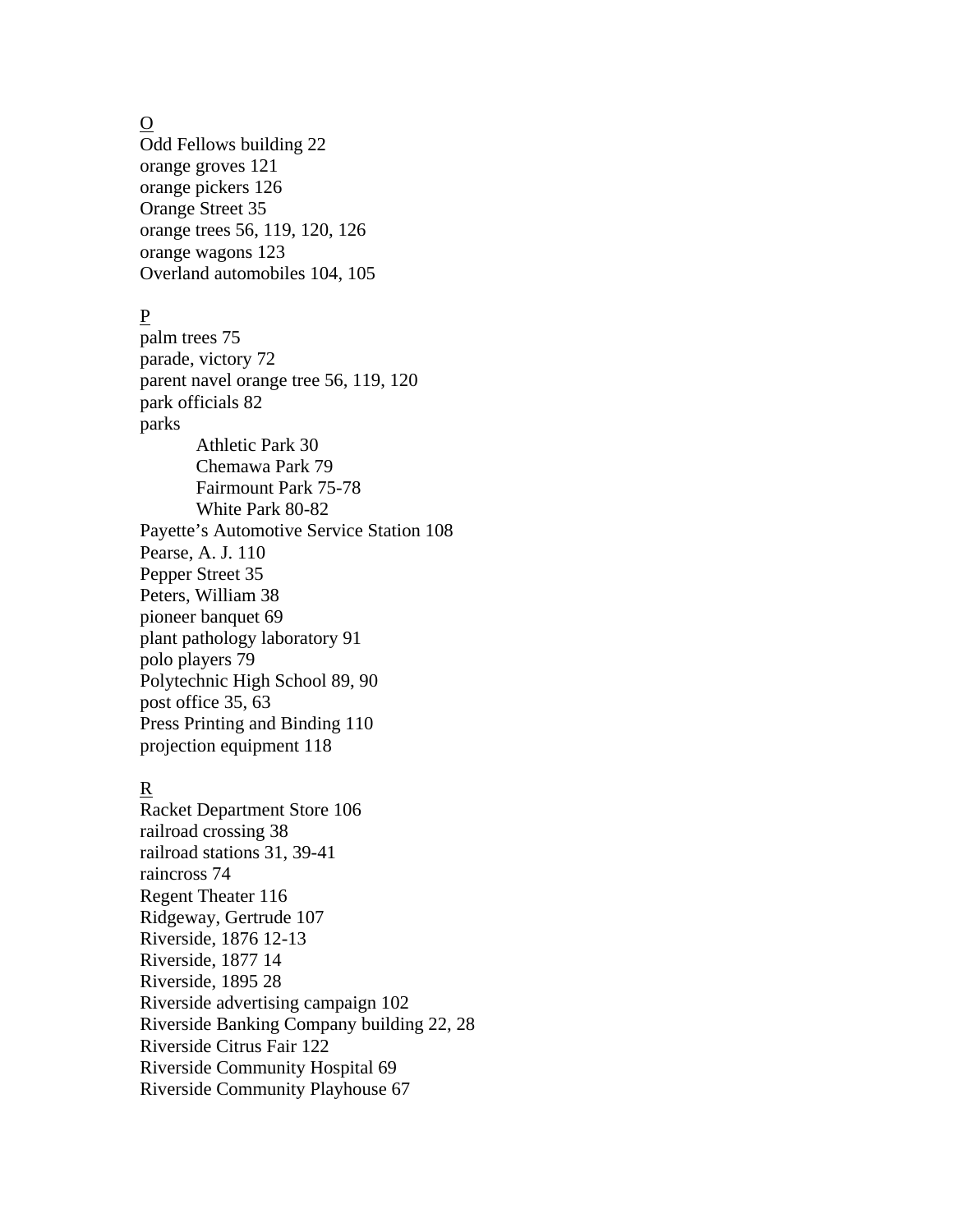Riverside County courthouse 70-72 Riverside County jail 71 Riverside Girls' High School 88 Riverside High School 86-88 Riverside House 16 Riverside Land and Irrigating Company 11, 51, 81 Riverside Military Band 75 Riverside Society for the Prevention of Horse-Stealing flier 20 Riverside Water Company building 33 Riverside Women's Club 58 Roosevelt Street 57 Rouse, Gaylor 107 Rouse's Department Store 106, 107 Rubidoux Building 33, 113 Rubidoux Printing 113 Rubidoux "Rubes" 78 Rubidoux Theater 116

# S

Salt Lake Drugs 38 San Pedro, Los Angeles, and Salt Lake Railroad 39 San Pedro, Los Angeles, and Salt Lake Railroad depot 41 Santa Ana River 9, 50 Santa Fe Railroad station 31, 39, 40 Sayward 11 Scheffler, Adolf 82 schools Bryant School 83 Casa Blanca School 84 La Sierra Academy 92 Lowell School 83 Magnolia School 84 Manual Arts School 85 Polytechnic High School 89, 90 Riverside Girls' High School 88 Riverside High School 86-88 Sherman Indian Institute 89 Serra Cross 47 Seventh Street 34, 35, 39, 94-95 sewing class 85 Shacker's women's clothing store 114 Sherman Indian Institute 89 Southern California Fair 61 Southern California Fairgrounds 62 Spanish dancers 101 Sperry Flour Company 110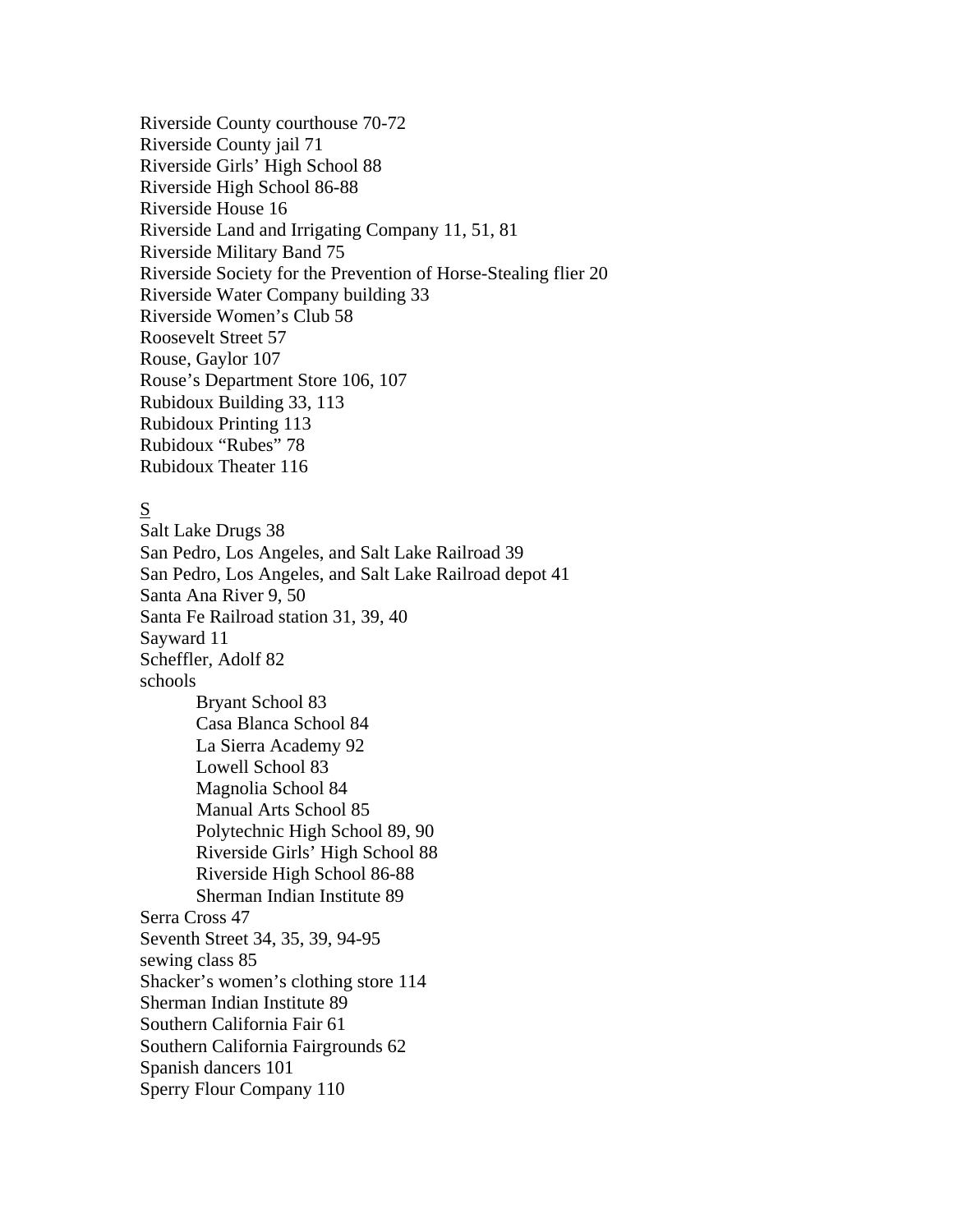St. Francis shrine 42, 43 stagecoach 15, 19 Stansell, C. E. 108 Stansell and Klamt building 108 Stout, Andrew 82 street fair 66 street oiling 34 streetcar 60 streets Aurora Drive 43 Brockton Avenue 60 Buena Vista Drive 45 Eighth Street 12-13, 38, 39, 66, 123 Larchwood Place 55 Linwood Place 55 Magnolia Avenue 51-54 Main Street 12-13, 22, 23, 32, 33, 66, 72 Market Street 75 Mulberry Street 34 Ninth Street 22 Orange Street 35 Pepper Street 35 Roosevelt Street 57 Seventh Street 34, 35, 39, 94-95 Victoria Avenue 96 Wood Streets 55 Studebaker showroom 109

#### T

telephone display 97 Tequesquite Arroyo 54, 89 theaters De Anza Theater 118 Fox Theater 117 Regent Theater 116 Riverside Community Playhouse 67 Rubidoux Theater 116 Victoria Pictorium 103 Thomas, F. Clare 109 Tibbets, Eliza 56, 119, 120 Tibbets, Luther 120 Totem Pole Grill 115 train 40, 93 Twogood, Fred 113